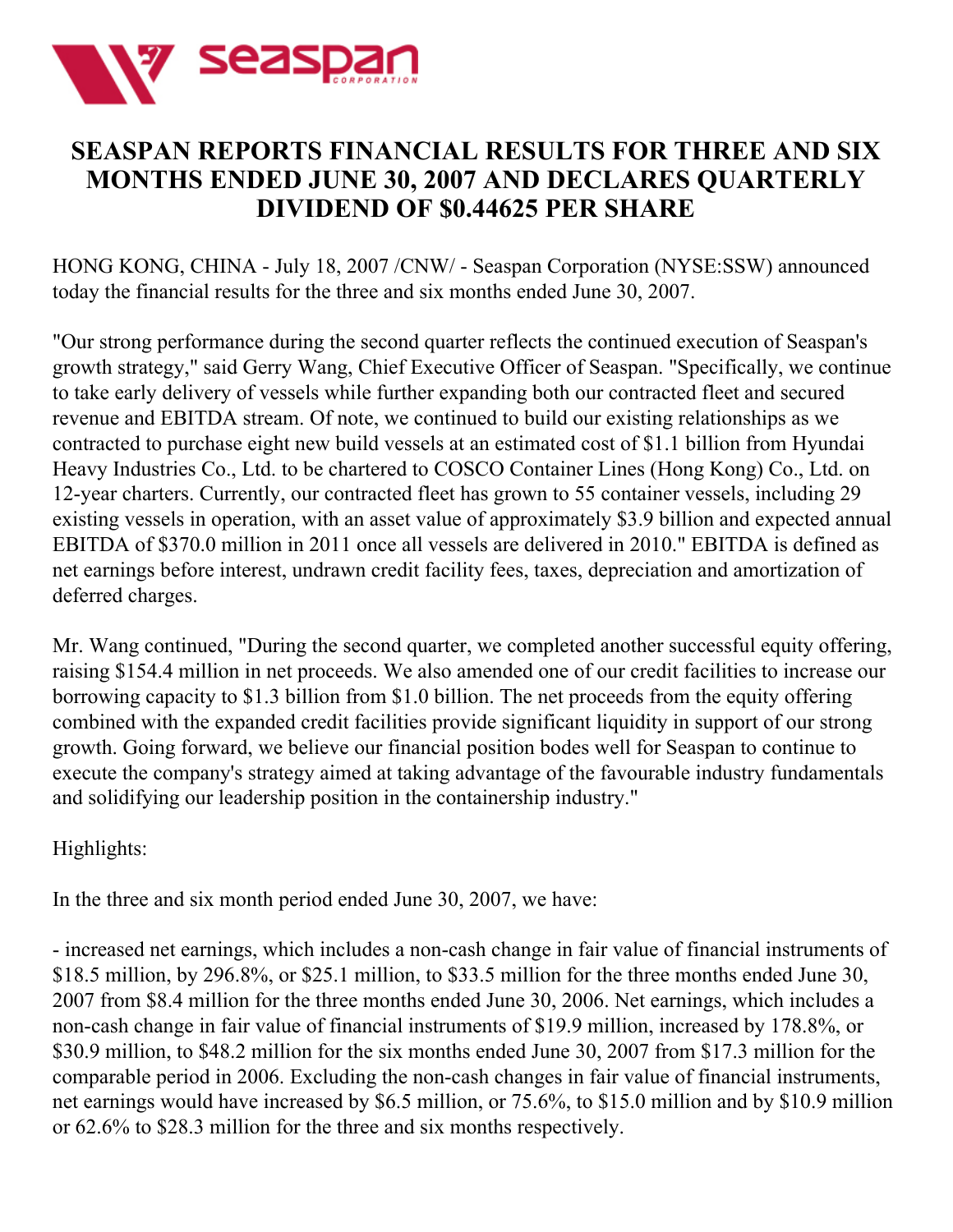- increased earnings per share by 182.6%, or \$0.42, to \$0.65 for the three months ended June 30, 2007 from \$0.23 for the three months ended June 30, 2006. Earnings per share increased by 102.1%, or \$0.49, to \$0.97 for the six months ended June 30, 2007 compared to \$ 0.48 for the six months ended June 30, 2006. Excluding the non-cash changes in fair value of financial instruments, earnings per share would have increased by \$0.05, or 20.8% to \$0.29, and by \$0.09 or 18.8% to \$0.57 for the three and six months, respectively.

- generated \$27.1 million of cash available for distribution for the three months ended June 30, 2007, an increase of 79.4%, or \$12.0 million from \$15.1 million for the three months ended June 30, 2006. Cash available for distribution increased by 70.2%, or \$21.1 million, to \$51.3 million for the six months ended June 30, 2007 compared to \$30.1 million for the six months ended June 30, 2006.

- declared a quarterly dividend of \$0.44625 per share for the quarter ended June 30, 2007.

- accepted delivery of the 4250 TEU Manila Express on May 23, 2007. This ship is the last in a series of nine vessels chartered to Hapag-Lloyd USA, LLC, a subsidiary of Hapag-Lloyd AG.

- amended our \$1.0 billion secured loan agreement dated August 8, 2005 on May 11, 2007. The amended and restated credit agreement provides for a \$1.3 billion single-tranche senior secured seven year revolving credit facility. The borrowings under the \$1.3 billion credit facility will be used to finance vessel acquisitions, refinance vessels already acquired by us and for general corporate purposes.

- issued 5,000,000 common shares in an underwritten public offering on April 24, 2007 and issued an additional 475,000 common shares to the underwriters on April 30, 2007 as part of an overallotment option. We raised net proceeds of \$154.4 million which have been used primarily to fund vessel acquisitions.

- increased our contracted fleet to 55 vessels with the signing of agreements to acquire eight 8500 TEU new build vessels from Hyundai Heavy Industries Co., Ltd. in South Korea. The vessels are scheduled to be delivered between November 2009 and

November 2010. The total delivered costs are expected to be approximately \$132.5 million per vessel. We concurrently entered into 12-year charter agreements for the eight new build vessels with COSCO Container Lines (Hong Kong) Co., Ltd., an affiliate of COSCO Container Lines, Ltd. of China at a rate of \$42,900 per day. The charterer will have three consecutive one year options to charter each of the vessels at a rate of \$43,400 per vessel per day. Once all vessels are delivered, these eight vessels will contribute annual EBITDA of \$106.2 million.

Results for the Three and Six Months Ended June 30, 2007:

# Revenue

Revenue increased by 75.6%, or \$21.1 million, to \$48.9 million in the quarter ended June 30, 2007,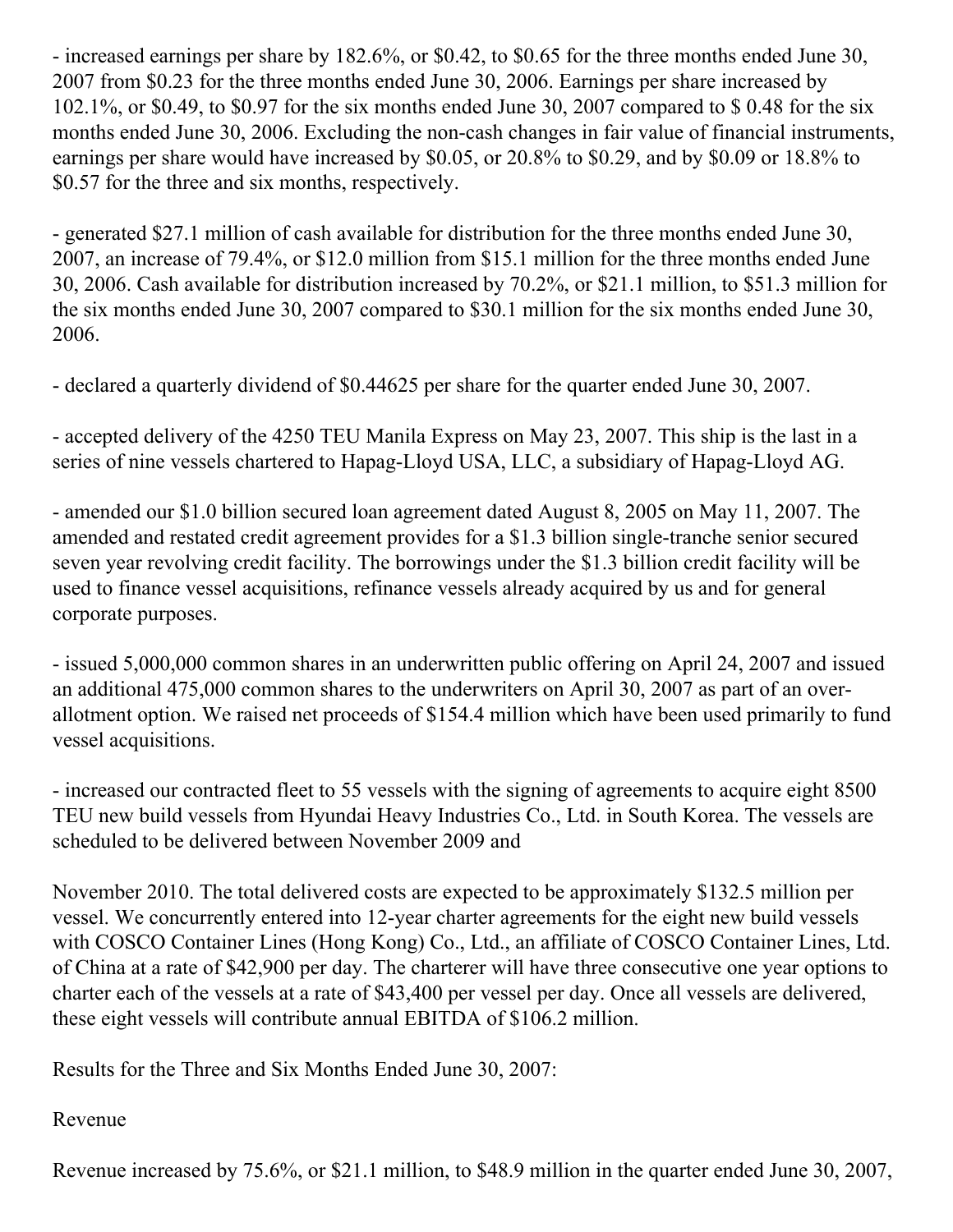from \$27.8 million in the quarter ended June 30, 2006. The increase was mainly a result of the 11 vessel deliveries subsequent to the quarter ended June 30, 2006. These additions to our fleet collectively contributed 948 operating days, which increased revenue by \$20.6 million during the three months ended June 30, 2007. Operating days increased by 68.6%, or 978, days to 2,404 days in the second quarter of 2007, from 1,426 operating days in the quarter ended June 30, 2006. There was no significant unscheduled off-hire during the second quarter of 2007.

For the six months ended June 30, 2007, revenue increased by 71.2%, or \$37.5 million, to \$90.1 million versus \$52.6 million for the same period in 2006, which was primarily due to the addition to our fleet of 11 vessels. The delivery of these 11 vessels contributed 1,590 operating days, which increased revenue by \$34.2 million.

We incurred 44 days of off-hire for the six months ended June 30, 2007, which impacted revenue by \$1.0 million. This was due mainly to scheduled 5-year surveys during the six months ended June 30, 2007. Vessel utilization was 99.0% for the six months ended June 30, 2007 as compared to 97.8% for the same period in 2006.

# Ship Operating Expense

Ship operating expense increased by 67.1%, or \$4.5 million, to \$11.2 million in the quarter ended June 30, 2007, from \$6.7 million in the quarter ended June 30, 2006. The increase was due primarily to the addition to our fleet of 11 vessels and the fixed daily operating rates for each vessel, as specified in the relevant management agreement. These 11 deliveries contributed 949 and 1,605 ownership days respectively for the three and six months ended June 30, 2007.

For the six months ended June 30, 2007, ship operating expense increased by 67.7%, or \$8.4 million to \$20.9 million as compared to \$12.5 million for the six months ended June 30, 2006. Again, this was due to the 11 deliveries.

# Depreciation

Depreciation increased by 94.7%, or \$5.9 million, to \$12.2 million in the quarter ended June 30, 2007, from \$6.3 million in the quarter ended June 30, 2006. The increase was due to the 11 vessels added to our fleet.

For the six months ended June 30, 2007, depreciation increased by 91.4%, or \$10.8 million, to \$22.7 million as compared to \$11.9 million for the same period in 2006. This was mainly due to the addition of 11 vessels to our fleet.

# General and Administrative Expenses

General and administrative expenses increased by 29.2%, or \$0.4 million, to \$1.5 million in the quarter ended June 30, 2007, from \$1.1 million in the quarter ended June 30, 2006. This increase is primarily due to share based compensation.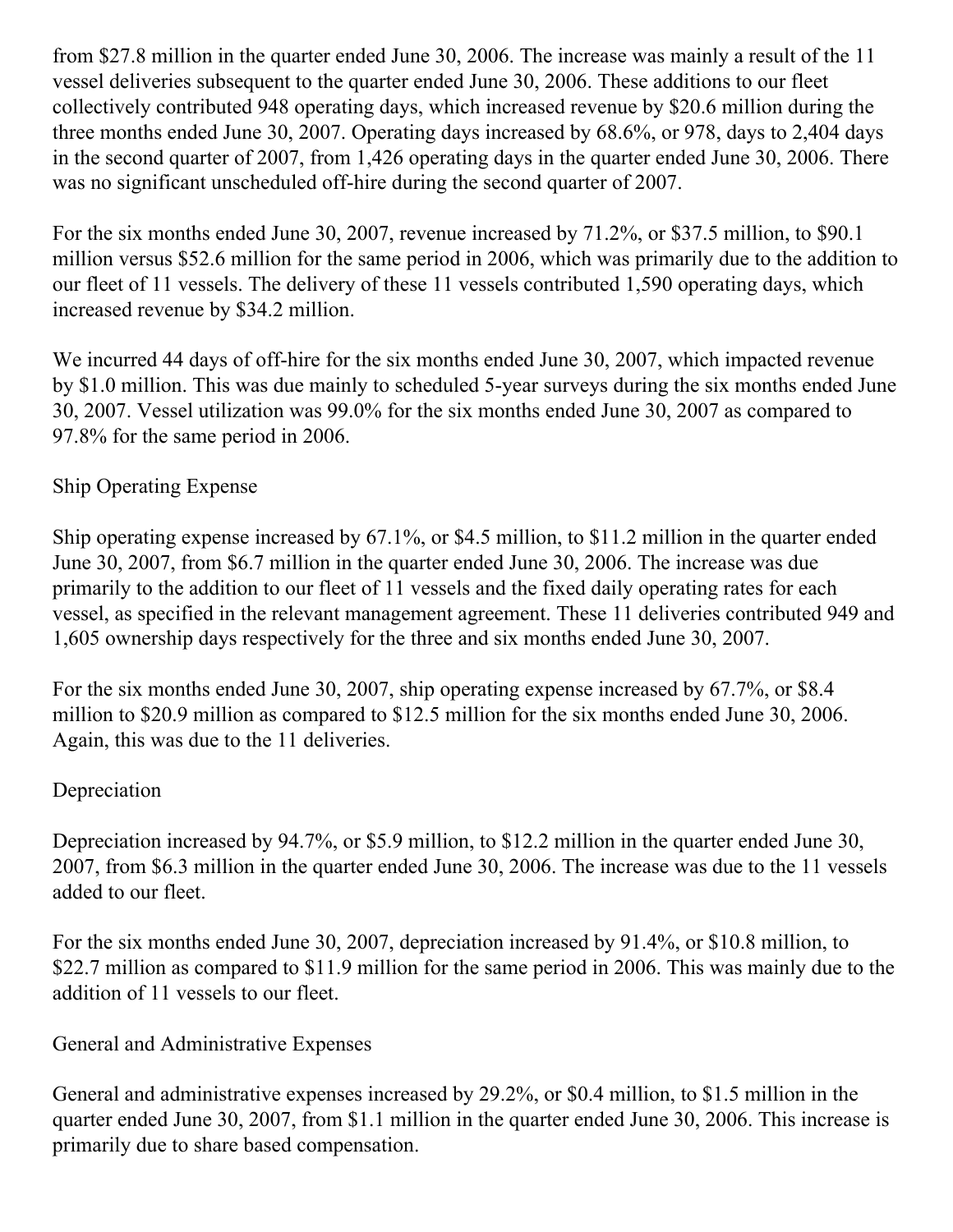For the sixth months ended June 30, 2007, general and administrative expenses increased by 34.8%, or \$0.7 million, to \$2.8 million as compared to \$2.1 million for the same period in 2006. Again, this increase is primarily due to share based compensation expense.

# Interest Expense

Interest expense was \$8.6 million for the three months ended June 30, 2007 and \$15.1 million for the six months ended June 30, 2007 as compared with \$4.0 million for the three months ended June 30, 2006 and \$6.7 million for the six months ended June 30, 2006. The increase was due to additional draws on the \$1.3 billion credit facility to fund vessel deliveries.

# Write-off on Debt Refinancing

As a result of the amendment of our \$1.0 billion credit agreement, we wrote-off \$0.6 million of unamortized financing fees which is a non-cash charge.

Change in Fair Value of Financial Instruments

During the three months and six months ended June 30, 2007, the gain from the change in fair value of financial instruments was \$18.5 million and \$20.0 million, respectively, as compared to \$0.1 million losses for the three months and six months ended June 30, 2006. The change in fair value of financial instruments does not represent results from our operations or business and has no cash impact.

# Distributable Cash

During the three and six months ended June 30, 2007, we generated \$27.1 million and \$51.3 million, respectively, of cash available for distribution, as compared to \$15.1 million and \$30.1 million for the comparative periods in 2006. Distributable cash is a non-GAAP measure. Please read Reconciliation of Non-GAAP Financial Measures - Description of Non-GAAP Financial Measures - Cash Available for Distribution for a description of cash available for distribution and a reconciliation of net earnings to cash available for distribution.

# Dividend Declared:

We declared a quarterly cash dividend of \$0.44625, representing a total cash distribution of \$23.7 million. The cash dividend is payable on August 10, 2007 to all shareholders of record as of July 30, 2007.

Mr. Wang concluded, "Our dividend for the second quarter of 2007 marks the third consecutive dividend under our initial increased quarterly dividend of 5 percent to \$0.44625 per share. Including the second quarter 2007 dividend, we declared and paid cumulative dividends of \$3.26875 per share since going public in August 2005. We believe our substantial fleet expansion supports future dividend growth as we position the company to significantly expand its cash available for distribution."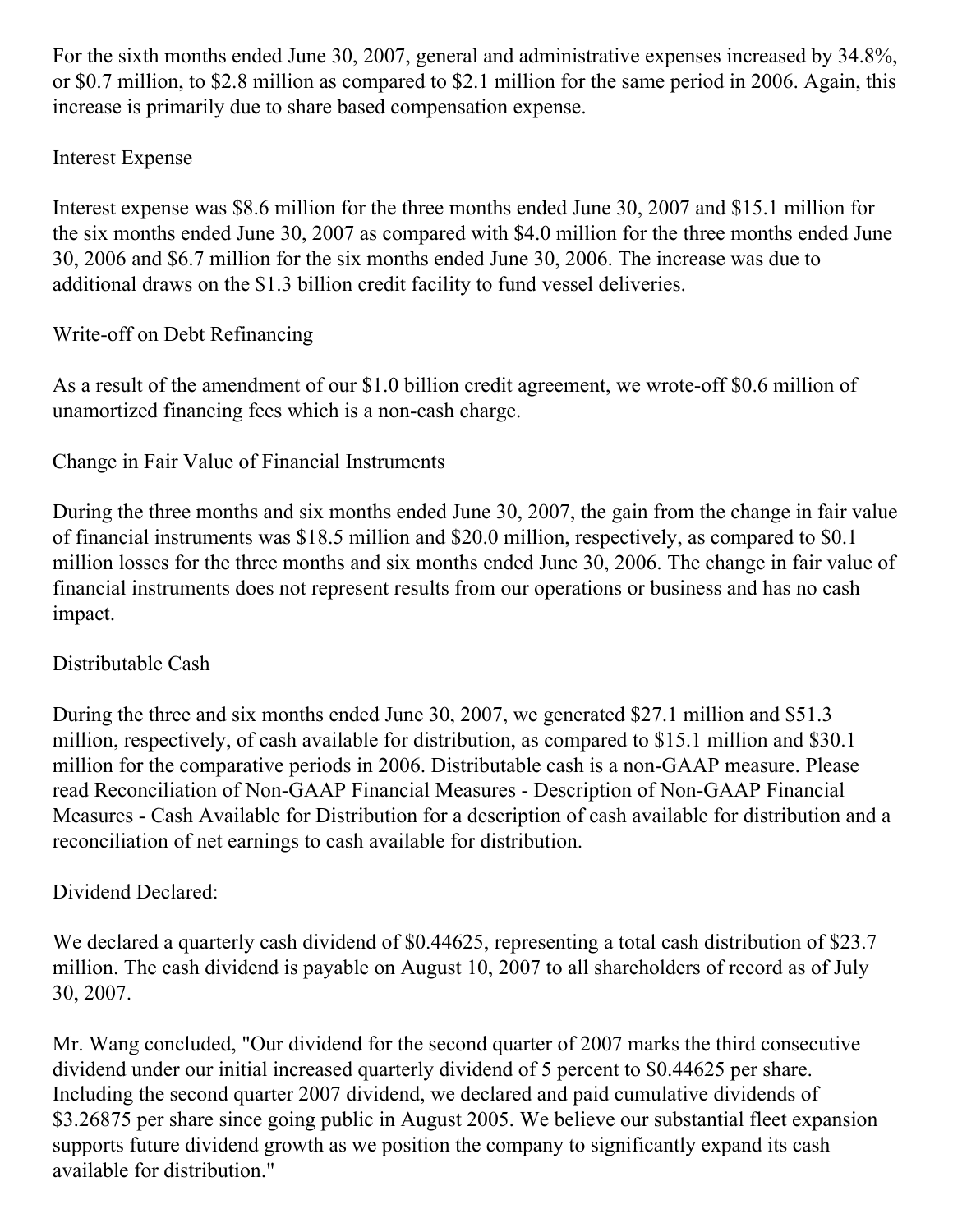Fleet Utilization:

Our fleet was utilized 99.9% and 99.0% for the three and six months ended June 30, 2007 respectively compared to 98.3% and 97.8% for the comparable periods in the prior year. There was no material unscheduled off-hire during the quarter.

The following tables summarize vessel utilization and the impact of the off-hire time incurred for special surveys and vessel repairs on our revenues for the first and second quarters:

|                                                                                                                      |     |          | Second Quarter First Quarter Year to Date<br>2007 2006 2007 2006 2007 |                           |     | 2006  |
|----------------------------------------------------------------------------------------------------------------------|-----|----------|-----------------------------------------------------------------------|---------------------------|-----|-------|
| Vessel Utilization:<br>Ownership Days 2,405 1,450 2,096 1,296 4,501 2,746<br>Less Off-hire Days:<br>Scheduled 5-Year |     |          |                                                                       |                           |     |       |
| Survey<br>Incremental Due to                                                                                         |     |          |                                                                       | $(33)$ $(20)$ $(33)$      |     | (20)  |
| Rudder Horn Repair -                                                                                                 |     |          |                                                                       | $(9)$ $(17)$ $(9)$ $(17)$ |     |       |
| Grounding                                                                                                            |     | $-$ (24) |                                                                       | $    (24)$                |     |       |
| Other                                                                                                                | (1) |          |                                                                       | (1)                       | (2) |       |
| Operating Days 2,404 1,426 2,053 1,259 4,457 2,685                                                                   |     |          |                                                                       |                           |     |       |
| Vessel Utilization 99.9% 98.3% 97.9% 97.1% 99.0% 97.8%                                                               |     |          |                                                                       |                           |     |       |
|                                                                                                                      |     |          | Second Quarter First Quarter Year to Date                             |                           |     |       |
|                                                                                                                      |     |          | 2007 2006 2007 2006 2007 2006                                         |                           |     |       |
| Revenue - Impact of<br>Off-Hire:                                                                                     |     |          | Revenue (in<br>thousands)                                             |                           |     |       |
| 100% Utilization                                                                                                     |     |          | $$48,995$ $$28,267$ $$42,087$ $$25,470$ $$91,082$ $$53,737$           |                           |     |       |
| Less Off-hire:<br>Scheduled 5-Year<br>Survey<br>Incremental Due                                                      |     |          |                                                                       | $(694)$ $(360)$ $(694)$   |     | (360) |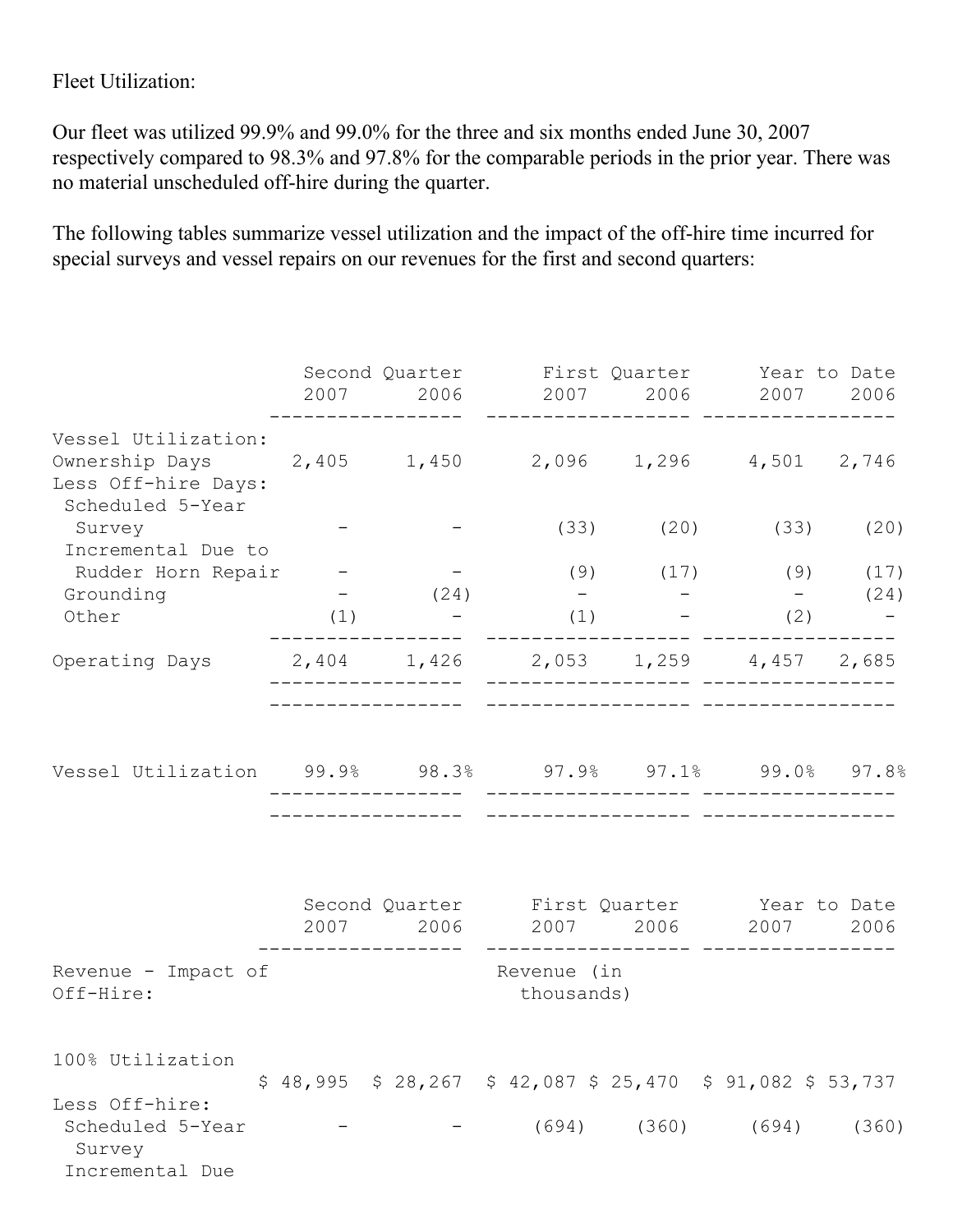| to Rudder Horn |       |       |                                                             |       |       |       |
|----------------|-------|-------|-------------------------------------------------------------|-------|-------|-------|
| Repair         |       |       | (171)                                                       | (303) | (171) | (303) |
| Grounding      |       | (438) |                                                             |       |       | (438) |
| Other $(1)$    | (119) |       | 6                                                           |       | (113) |       |
|                |       |       |                                                             |       |       |       |
| Actual Revenue |       |       |                                                             |       |       |       |
| Earned         |       |       | $$48,876$ $$27,829$ $$41,228$ $$24,807$ $$90,104$ $$52,636$ |       |       |       |
|                |       |       |                                                             |       |       |       |
|                |       |       |                                                             |       |       |       |
|                |       |       |                                                             |       |       |       |

(1) Other includes charterer deductions that are not related to off-hire.

The following table summarizes the number of vessels in our fleet as we take scheduled delivery:

|                                                      |                                                      |                        |                                     |                                                       | Forecasted                       |                                    |
|------------------------------------------------------|------------------------------------------------------|------------------------|-------------------------------------|-------------------------------------------------------|----------------------------------|------------------------------------|
| Class                                                | TEU Vessel Size<br>Actual                            | As of<br>June 30, 2007 | 2007                                | 2008                                                  | 2009                             | Year Ending December 31,<br>2010   |
| 9600<br>8500<br>5100<br>4800<br>4250<br>3500<br>2500 | 9580<br>8468<br>5087<br>4809<br>4253<br>3534<br>2546 | 1<br>2<br>4<br>19<br>1 | 2<br>2<br>4<br>19<br>$\overline{2}$ | 2<br>$\overline{2}$<br>4<br>19<br>2<br>$\overline{2}$ | 2<br>4<br>4<br>4<br>23<br>2<br>8 | 2<br>10<br>4<br>4<br>23<br>2<br>10 |
| (TEU)                                                | Operating Vessels<br>Actual Capacity                 | 27<br>130,093          | 29<br>143,207                       | 31<br>148,299                                         | 47<br>217,871                    | 55<br>273,771                      |

#### Recent News

On July 5, 2007, we took delivery of our 28th and 29th vessels, the CSCL Long Beach and the COSCO Yinkgou. The CSCL Long Beach is the last of the 23 vessels of the original contracted fleet at the time of our initial public offering and is chartered to China Shipping Container Lines (Asia) Co., Ltd. The COSCO Yingkou is the second of ten Seaspan vessels to be chartered to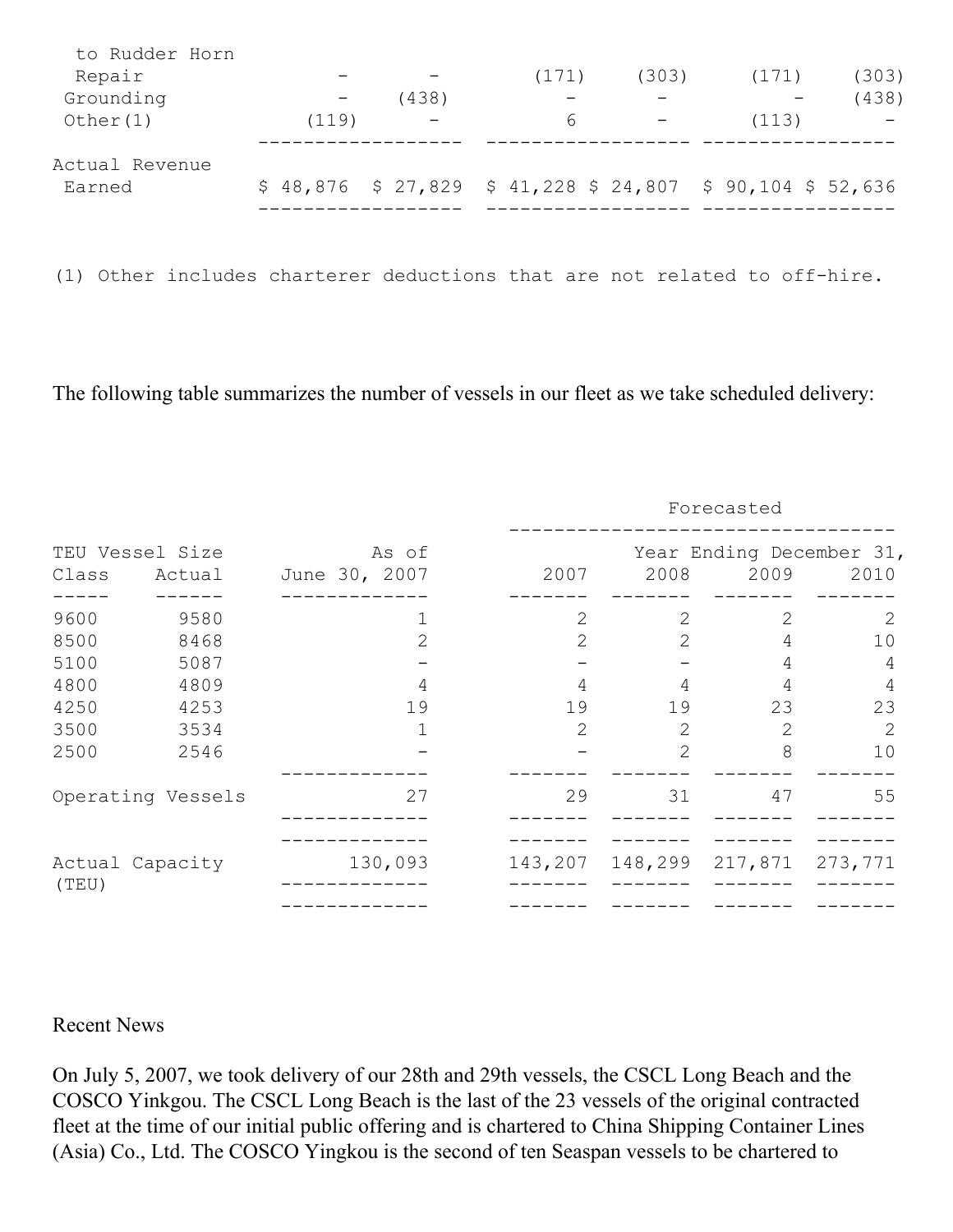COSCO Container Lines Co., Ltd.

# About Seaspan

Seaspan owns containerships and charters them pursuant to long-term fixed-rate charters. Seaspan's fleet of 55 containerships consists of 29 existing containerships and 26 to be delivered over approximately the next 3.5 years. The 26 vessels that Seaspan has contracted to purchase are already committed to long-term time charters averaging approximately 11 years in duration from delivery. Seaspan's operating fleet of 29 vessels has an average age of approximately four years with an average remaining charter period of approximately eight years. Seaspan's customer base consists of seven of the largest liner companies, including China Shipping Container Lines, A.P. Moller-Maersk, Mitsui O.S.K. Lines, Hapag-Lloyd, Coscon, K-Line and CSAV.

Seaspan's common shares are listed on the New York Stock Exchange under the symbol "SSW".

### Conference Call and Webcast

Seaspan will host a conference call and webcast for investors and analysts to discuss its results for the quarter on Wednesday, July 18, 2007, at 2:00 p.m. PT / 5:00 p.m. ET. Participants should call 800-817-4887 (US/Canada) or 913-981-4913 (International) and request the Seaspan call. A telephonic replay will be available for anyone unable to participate in the live call. To access the replay, call 888-203-1112 or 719-457-0820 and enter replay passcode 1607040. The recording will be available from July 18, 2007 at 5:00 p.m. PT / 8:00 p.m. ET through to August 1, 2007 at 8:59 p.m. PT / 11:59 p.m. ET. A live broadcast of the earnings conference call will also be available via the Internet at [www.seaspancorp.com](http://www.seaspancorp.com/) in the Investor Relations section under Events and Presentations. The webcast will be archived on the site for one year.

SEASPAN CORPORATION UNAUDITED BALANCE SHEET AS AT JUNE 30, 2007 (IN THOUSANDS OF US DOLLARS)

| Assets<br>Current assets:                                            |           |                              | June 30, 2007 December 31, 2006<br>(As adjusted) (1) |
|----------------------------------------------------------------------|-----------|------------------------------|------------------------------------------------------|
| Cash and cash equivalents<br>Accounts receivable<br>Prepaid expenses | \$.       | $109,929$ \$<br>447<br>4,153 | 92,227<br>641<br>3,787                               |
|                                                                      |           | 114,529                      | 96,655                                               |
| Vessels                                                              | 1,716,869 |                              | 1,198,782                                            |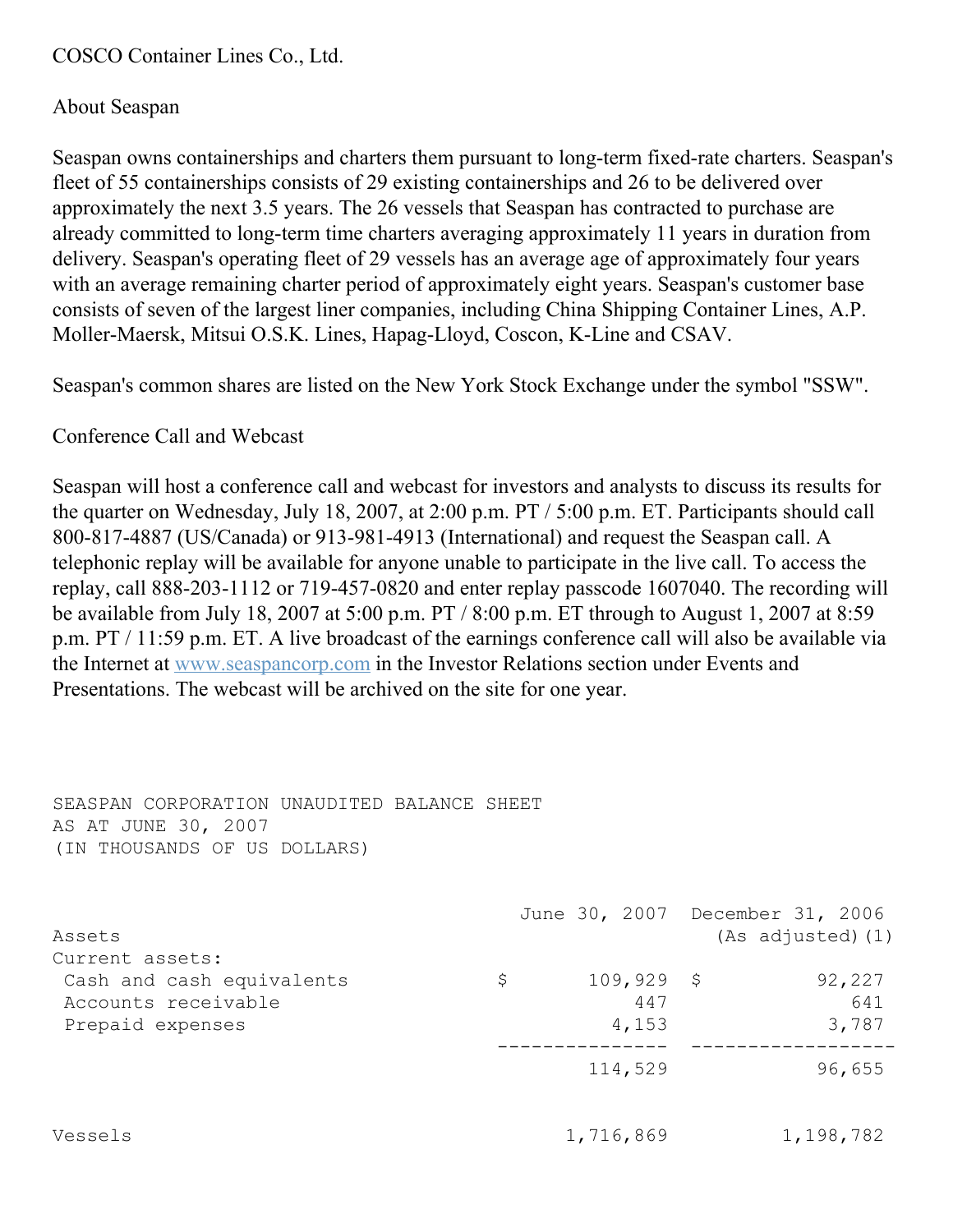| Deferred charges                                                                                        | 11,494                                 | 7,879                                   |
|---------------------------------------------------------------------------------------------------------|----------------------------------------|-----------------------------------------|
| Other assets                                                                                            | 4,009                                  | 3,189                                   |
| Fair value of financial instruments                                                                     | 43,059                                 | 10,711                                  |
|                                                                                                         |                                        | $$1,889,960$ \$ 1,317,216               |
|                                                                                                         |                                        |                                         |
| Liabilities and Shareholders' Equity<br>Current liabilities:                                            |                                        |                                         |
| Accounts payable and accrued<br>liabilities<br>Deferred revenue                                         | \$<br>$6,476$ \$<br>7,408              | 5,607<br>5,560                          |
|                                                                                                         | 13,884                                 | 11,167                                  |
| Long-term debt                                                                                          | 962,539                                | 563,203                                 |
| Fair value of financial instruments                                                                     | 4,250                                  | 15,831                                  |
|                                                                                                         | 980,673                                | 590,201                                 |
| Share Capital<br>Additional paid-in capital<br>Retained deficit<br>Accumulated other comprehensive loss | 530<br>903, 311<br>(14, 313)<br>19,759 | 475<br>748,410<br>(17, 658)<br>(4, 212) |
| Total shareholders' equity                                                                              | 909,287                                | 727,015                                 |
|                                                                                                         | \$                                     | 1,889,960 \$ 1,317,216                  |
|                                                                                                         |                                        |                                         |

(1) Effective January 1, 2007, Seaspan adopted FASB Staff Position ("FSP") AUG AIR-1, Accounting for Planned Major Maintenance Activities, which provides guidance on the accounting for planned major maintenance activities. Previously, Seaspan accounted for dry-dock activities using the Accrue-in-advance method. Seaspan has adopted the deferral method of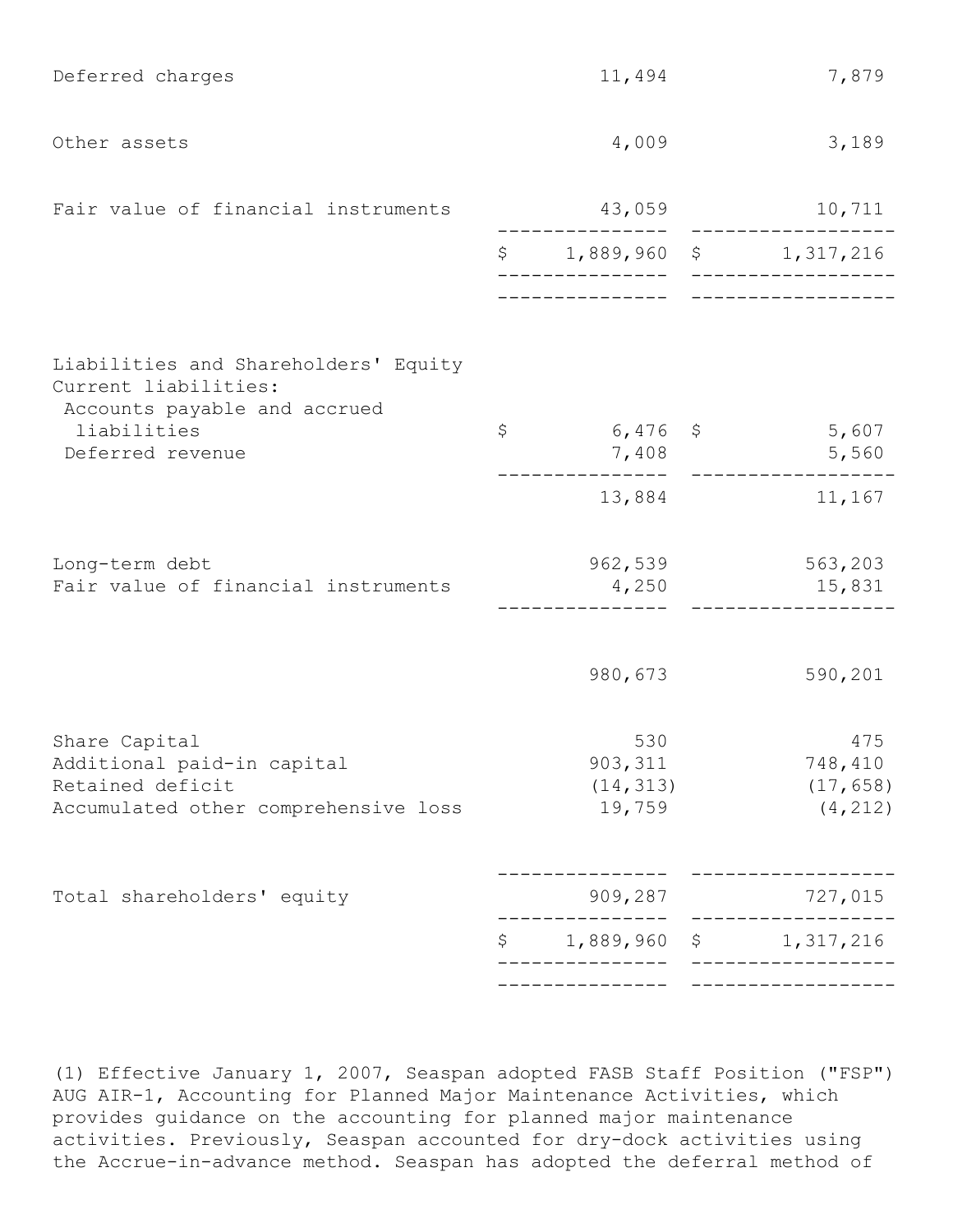accounting for dry-dock activities whereby actual costs incurred are deferred and amortized on a straight line basis over the period until the next scheduled dry-dock activity.

Seaspan has applied FSP AUG AIR-1 retrospectively. As a result, certain comparative figures as of December 31, 2006 and for the three and six months ended June 30, 2006 have been adjusted. The effect of the adjustment is an increase to Seaspan's net earnings of \$0.4 million and \$0.7 million respectively for the three and six months ended June 30, 2006. As at December 31, 2006, the effect of the adjustment to Seaspan's balance sheet is an increase in other assets of \$1.9 million and a decrease in retained deficit of \$1.9 million.

#### SEASPAN CORPORATION

UNAUDITED STATEMENT OF OPERATIONS AND RETAINED EARNINGS FOR THE THREE AND SIX MONTHS ENDED JUNE 30, 2007 (in thousands of US dollars, except per share amounts)

|                                                                                        | ended<br>2007             | Three months Three months Six months Six months<br>ended<br>June 30, June 30, June 30, June 30,<br>2006 700<br>(As<br>adjusted)<br>(1) | ended         | ended<br>2006<br>(As<br>adjusted)<br>(1) |
|----------------------------------------------------------------------------------------|---------------------------|----------------------------------------------------------------------------------------------------------------------------------------|---------------|------------------------------------------|
| Revenue                                                                                | \$                        | 48,876 \$ 27,829 \$ 90,104 \$                                                                                                          |               | 52,636                                   |
| Operating expenses:<br>Ship operating<br>Depreciation<br>General and<br>administrative | 11,153<br>12,220<br>1,483 | 6,674 20,910<br>6,276<br>1, 148 2, 842 2, 109                                                                                          | 22,736        | 12,469<br>11,880                         |
|                                                                                        | 24,856                    |                                                                                                                                        | 14,098 46,488 | 26,458                                   |
| Operating earnings                                                                     | 24,020                    |                                                                                                                                        | 13,731 43,616 | 26,178                                   |
| Other expenses (earnings):<br>Interest expense<br>Interest income<br>Undrawn credit    | 8,580<br>(1,040)          | 3,988 15,127 6,691<br>(86)                                                                                                             | (2, 115)      | (249)                                    |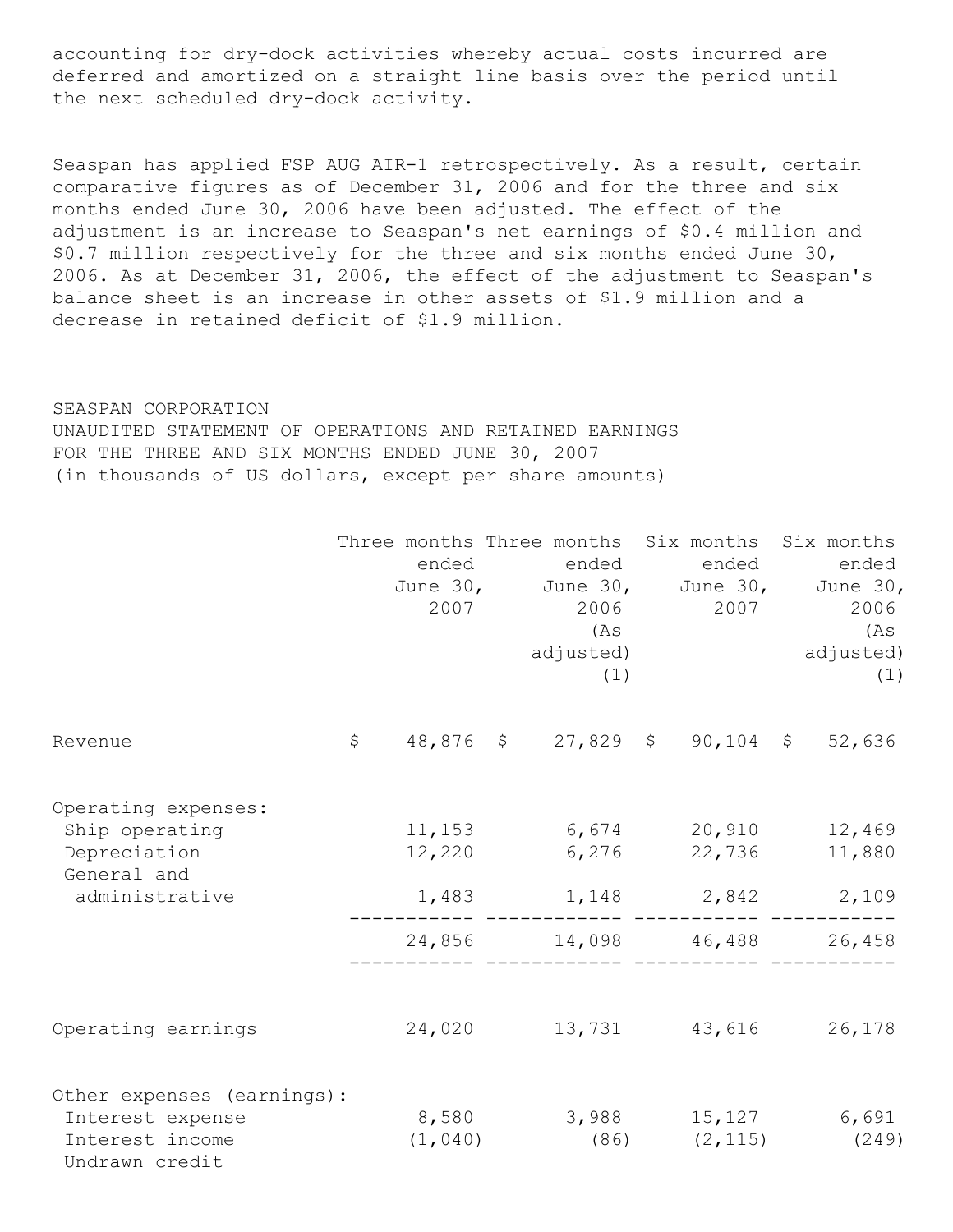| facility fee                                                                                                                                         | 587           |                                                                                                                                    | 788 1,248 1,349   |                                          |
|------------------------------------------------------------------------------------------------------------------------------------------------------|---------------|------------------------------------------------------------------------------------------------------------------------------------|-------------------|------------------------------------------|
| Amortization of deferred<br>charges                                                                                                                  | 248           | 494                                                                                                                                | 429               | 984                                      |
| Write-off on debt                                                                                                                                    |               |                                                                                                                                    |                   |                                          |
| refinancing                                                                                                                                          | 635           |                                                                                                                                    | 635               |                                          |
| Change in fair value of<br>financial instruments                                                                                                     |               | $(18, 512)$ 99 $(19, 957)$                                                                                                         |                   | 99                                       |
|                                                                                                                                                      |               | $(9, 502)$ 5, 283 $(4, 633)$ 8, 874                                                                                                |                   |                                          |
| Net earnings<br>Retained earnings (deficit),                                                                                                         | 33,522        |                                                                                                                                    | 8,448 48,249      | 17,304                                   |
| beginning of period (24,161)<br>Dividends on common shares (23,674) (15,303) (44,904) (30,606)                                                       |               |                                                                                                                                    | 24 (17,658) 6,471 |                                          |
| Retained earnings<br>(deficit), end of period $\frac{14,313}{9}$ $\frac{14,831}{9}$ $\frac{14,313}{9}$ $\frac{14,313}{9}$ $\frac{14,313}{9}$ (6,831) |               |                                                                                                                                    |                   |                                          |
| Earnings per share, basic<br>and diluted                                                                                                             |               | $$0.65$ \$ $0.23$ \$ $0.97$ \$ $0.48$                                                                                              |                   |                                          |
| (1) Refer to footnote on page 11                                                                                                                     |               |                                                                                                                                    |                   |                                          |
| SEASPAN CORPORATION<br>UNAUDITED STATEMENT OF CASH FLOWS<br>FOR THE THREE AND SIX MONTHS ENDED JUNE 30, 2007<br>(IN THOUSANDS OF US DOLLARS)         |               |                                                                                                                                    |                   |                                          |
|                                                                                                                                                      | ended<br>2007 | Three months Three months Six months Six months<br>ended<br>June 30, June 30, June 30, June 30,<br>2006<br>(As<br>adjusted)<br>(1) | ended<br>2007     | ended<br>2006<br>(As<br>adjusted)<br>(1) |

Cash provided by (used in):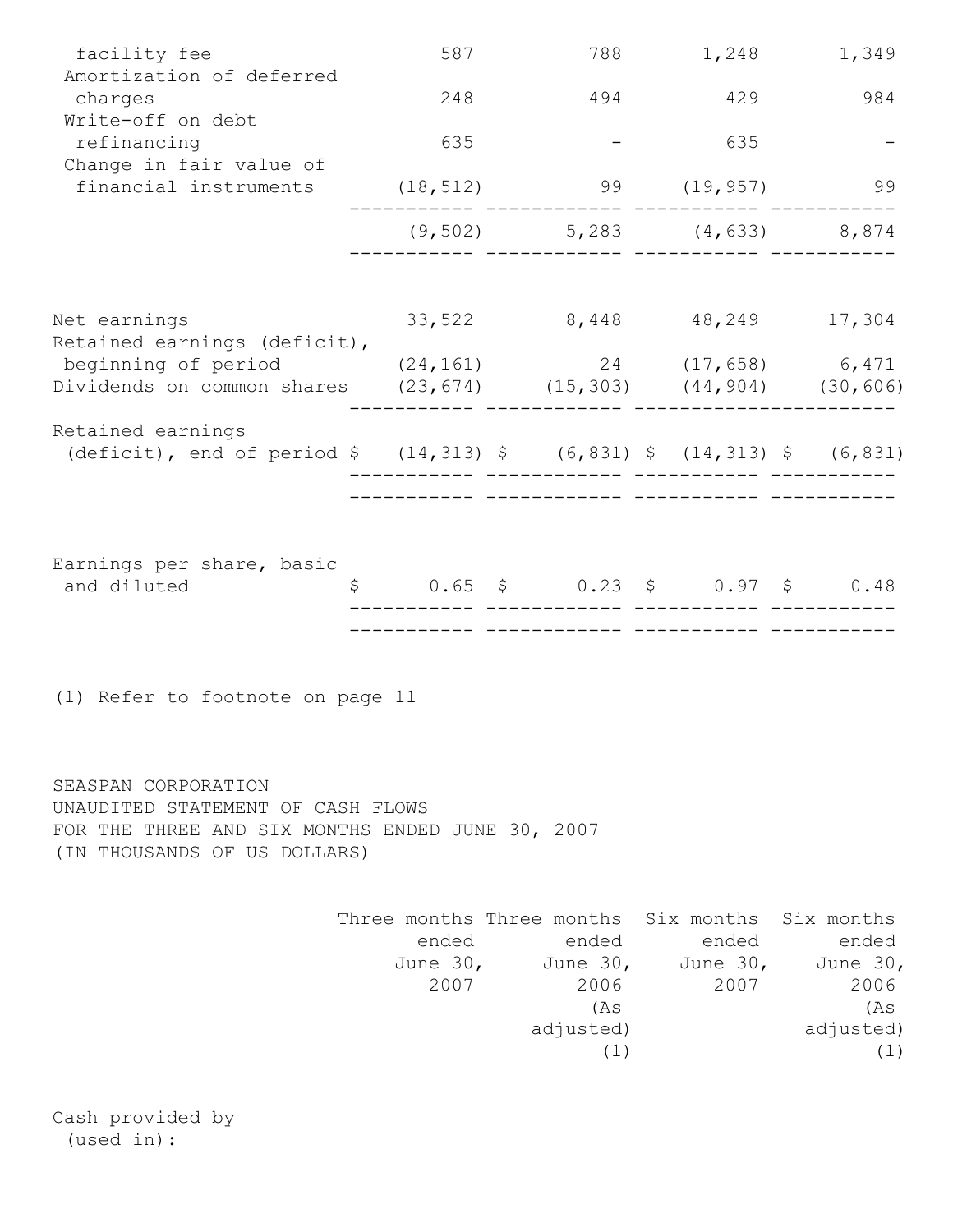| Operating activities:                                          |                     |           |                                                    |                       |          |
|----------------------------------------------------------------|---------------------|-----------|----------------------------------------------------|-----------------------|----------|
| Net earnings                                                   | $\ddot{\mathsf{S}}$ |           | 33,522 \$ 8,448 \$ 48,249 \$ 17,304                |                       |          |
| Items not involving cash:                                      |                     |           |                                                    |                       |          |
| Depreciation                                                   |                     | 12,220    | 6,276                                              | 22,736                | 11,880   |
| Stock-based compensation<br>Amortization of deferred           |                     | 270       | 75                                                 | 595                   | 151      |
| charges                                                        |                     | 248       | 494                                                | 429                   | 984      |
| Write-off on debt                                              |                     |           |                                                    |                       |          |
| financing<br>Change in fair value of                           |                     | 635       |                                                    | 635                   |          |
| financial instruments                                          |                     | (18, 512) | 99                                                 | (19, 957)             | 99       |
| Change in assets and                                           |                     |           |                                                    |                       |          |
| liabilities                                                    |                     |           | $(187)$ $(1,607)$ 826 $(1,548)$                    |                       |          |
| Cash from operating                                            |                     |           |                                                    |                       |          |
| activities                                                     |                     |           | 28, 196 13, 785 53, 513 28, 870                    |                       |          |
|                                                                |                     |           |                                                    |                       |          |
| Financing activities:                                          |                     |           |                                                    |                       |          |
| Common shares issued, net                                      |                     |           |                                                    |                       |          |
| of share issue costs                                           |                     | 154,361   |                                                    | 154,361               |          |
| Draws on credit facility                                       |                     | 226,926   | 75,393                                             | 399,336 189,180       |          |
| Deferred financing fees<br>incurred                            |                     | (3, 892)  |                                                    | $(1, 554)$ $(3, 961)$ | (1, 654) |
| Dividends on common                                            |                     |           |                                                    |                       |          |
| shares                                                         |                     |           | $(23, 674)$ $(15, 303)$ $(44, 904)$ $(30, 606)$    |                       |          |
| Cash from financing                                            |                     |           |                                                    |                       |          |
| activities                                                     |                     | 353,721   | 58,536 504,832 156,920                             |                       |          |
|                                                                |                     |           |                                                    |                       |          |
| Investing activities:                                          |                     |           |                                                    |                       |          |
| Expenditures for vessels (57,578) (56,893) (280,399) (170,680) |                     |           |                                                    |                       |          |
| Deposits on vessels (248,426) (16,556) (260,216) (20,556)      |                     |           |                                                    |                       |          |
| Intangible assets                                              |                     | (129)     |                                                    | $-$ (28)              |          |
| Cash used in investing                                         |                     |           |                                                    |                       |          |
| activities                                                     |                     |           | $(306, 133)$ $(73, 449)$ $(540, 643)$ $(191, 236)$ |                       |          |
|                                                                |                     |           |                                                    |                       |          |
| Increase (decrease) in                                         |                     |           |                                                    |                       |          |
| cash and cash equivalents 75,784 (1,128) 17,702 (5,446)        |                     |           |                                                    |                       |          |
| Cash and cash equivalents,                                     |                     |           |                                                    |                       |          |
| beginning of period                                            |                     | 34,145    | 11,400                                             | 92,227                | 15,718   |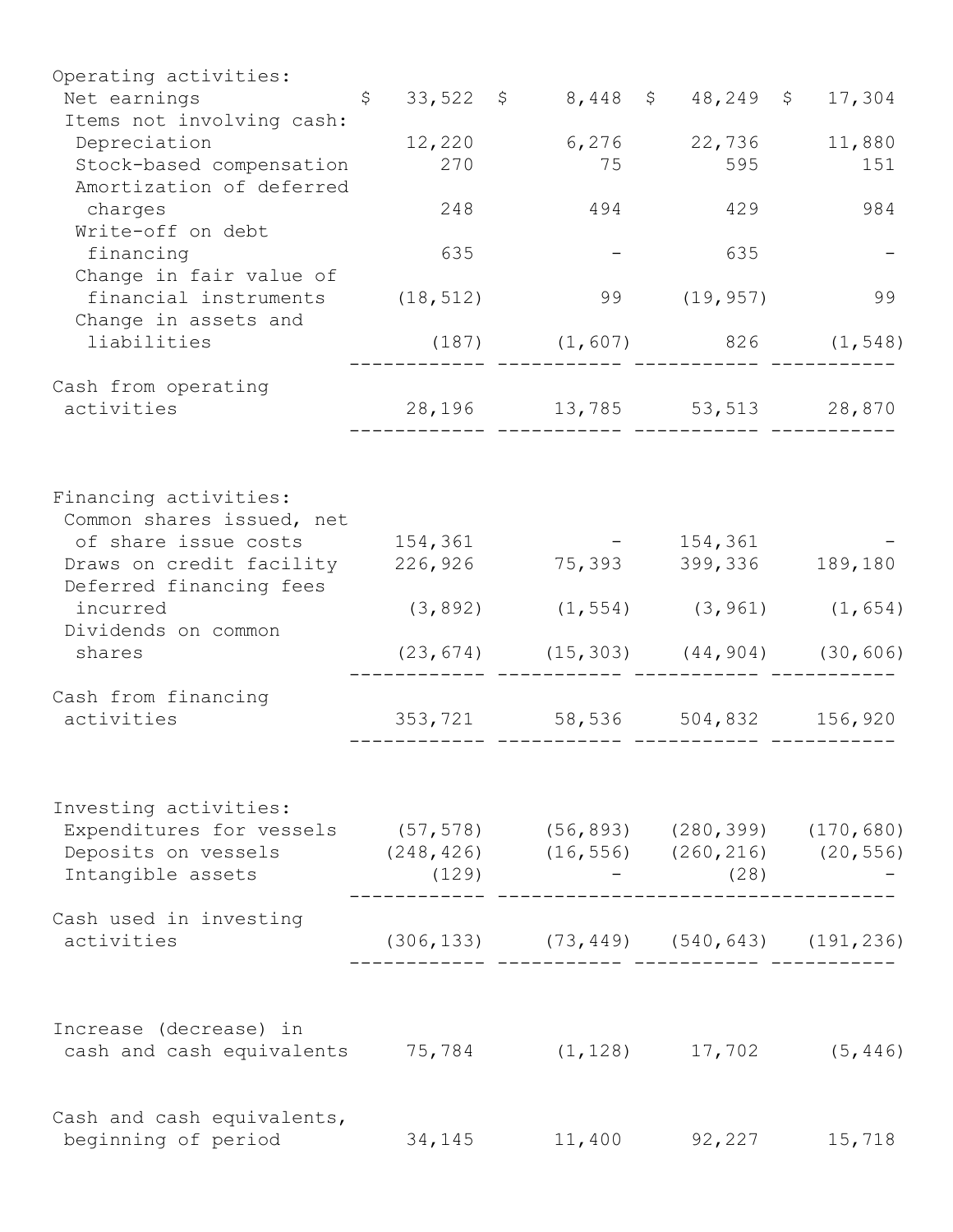| end of period |                            | $\frac{109}{272}$ \$ 10,272 \$ 109,929 \$ 10,272 |  |  |  |
|---------------|----------------------------|--------------------------------------------------|--|--|--|
|               | Cash and cash equivalents, |                                                  |  |  |  |

------------ ----------- ----------- -----------

(1) Refer to footnote on page 11

SEASPAN CORPORATION RECONCILIATION OF NON-GAAP FINANCIAL MEASURES FOR THE THREE AND SIX MONTHS ENDED JUNE 30, 2007 (IN THOUSANDS OF US DOLLARS)

Description of Non-GAAP Financial Measures - Cash Available for Distribution Cash available for distribution represents net earnings adjusted for depreciation, net interest expense, amortization of deferred charges, stock-based compensation, prepaid dry-dock, and the change in fair value of financial instruments. Cash available for distribution is a non-GAAP quantitative standard used in the publicly-traded investment community to assist in evaluating a company's ability to make quarterly cash dividends. Cash available for distribution is not required by accounting principles generally accepted in the United States and should not be considered as an alternative to net earnings or any other indicator of Seaspan's performance required by accounting principles generally accepted in the United States.

|                          | Three months      |            | Three months Six months Six months |           |
|--------------------------|-------------------|------------|------------------------------------|-----------|
|                          | ended             | ended      | ended                              | ended     |
|                          | June $30r$        | June 30,   | June 30,                           | June 30,  |
|                          | 2007              | 2006       | 2007                               | 2006      |
|                          |                   | (As        |                                    | (As       |
|                          |                   | adjusted)  |                                    | adjusted) |
|                          |                   | (1)        |                                    | (1)       |
|                          |                   |            |                                    |           |
| Net earnings             | \$<br>$33,522$ \$ | $8,448$ \$ | $48,249$ \$                        | 17,304    |
| Add:                     |                   |            |                                    |           |
| Depreciation             | 12,220            | 6,276      | 22,736                             | 11,880    |
| Interest expense         | 8,580             | 3,988      | 15,127                             | 6,691     |
| Amortization of deferred |                   |            |                                    |           |
| charges                  | 248               | 494        | 429                                | 984       |
| Write-off on debt        |                   |            |                                    |           |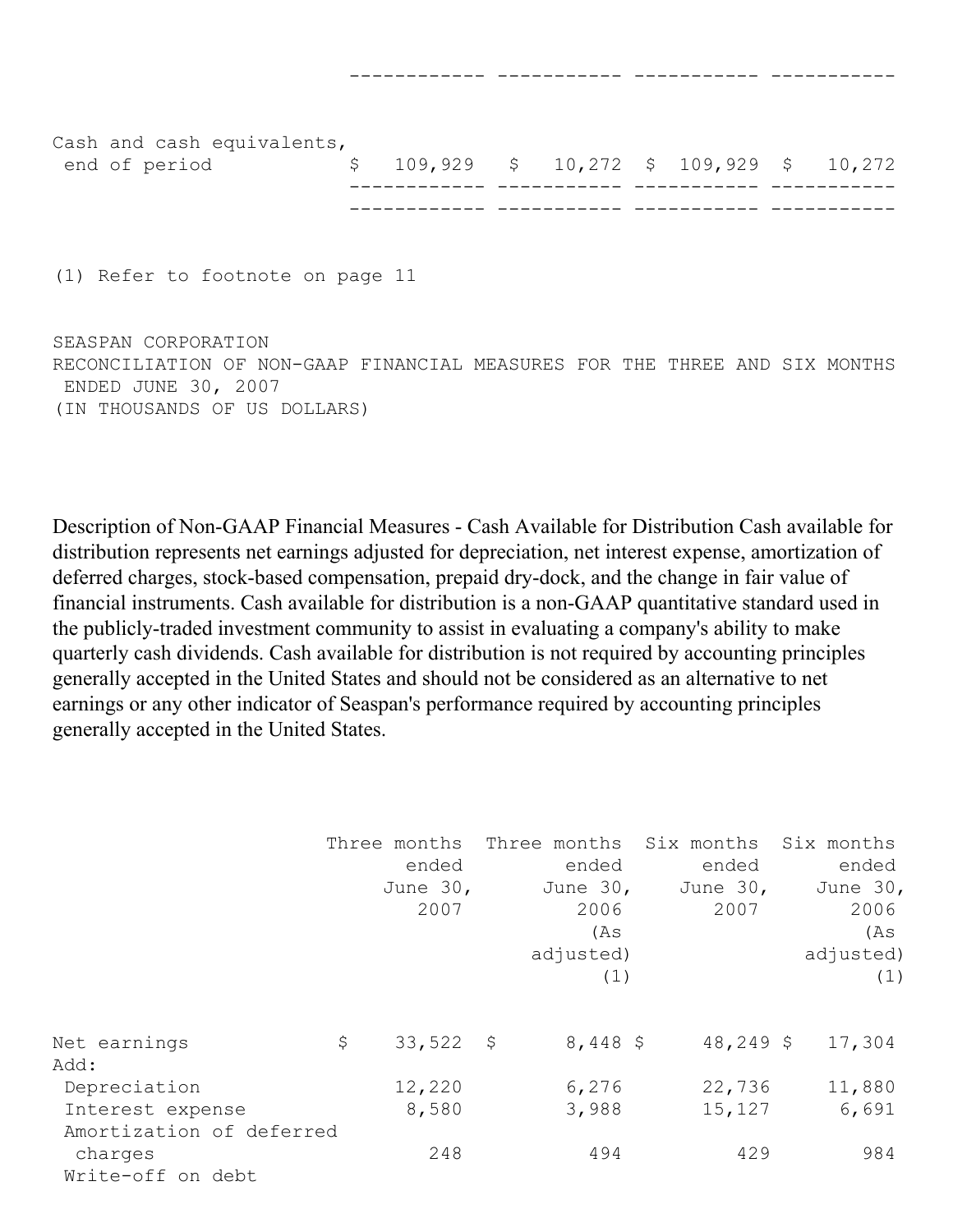| refinancing                        | 635       |                                      | 635                               |        |
|------------------------------------|-----------|--------------------------------------|-----------------------------------|--------|
| Share-based<br>compensation        | 270       | 75                                   | 595                               | 151    |
| Change in fair value of            |           |                                      |                                   |        |
| financial instruments              | (18, 512) | 99                                   | (19, 957)                         | 99     |
| Less:                              |           |                                      |                                   |        |
| Prepaid dry-dock                   | (616)     |                                      | $(361)$ $(1, 162)$                | (673)  |
| Interest income                    | (1, 040)  |                                      | $(86)$ $(2, 115)$ $(249)$         |        |
| Net cash flows before<br>cash      |           |                                      |                                   |        |
| interest payments<br>Less:         | 35,307    |                                      | 18,933 64,537                     | 36,187 |
| Cash interest paid<br>Add:         | (9, 210)  |                                      | $(3, 889)$ $(15, 442)$ $(6, 315)$ |        |
| Cash interest received             | 1,040     | 86                                   | 2,157                             | 249    |
| Cash available for<br>distribution | \$        | 27,137 \$ 15,130 \$ 51,252 \$ 30,121 |                                   |        |
|                                    |           |                                      |                                   |        |

<sup>(1)</sup> Refer to footnote on page 11

# STATEMENT REGARDING FORWARD-LOOKING STATEMENTS

This release contains certain forward-looking statements (as such term is defined in Section 21E of the Securities Exchange Act of 1934, as amended) concerning future events and our operations, performance and financial condition, including, in particular, the likelihood of our success in developing and expanding our business. Statements that are predictive in nature, that depend upon or refer to future events or conditions, or that include words such as "expects", "anticipates", "intends", "plans", "believes", "estimates", "projects", "forecasts", "will", "may", "potential", "should", and similar expressions are forward-looking statements. These forward-looking statements reflect management's current views only as of the date of this presentation and are not intended to give any assurance as to future results. As a result, you are cautioned not to rely on any forward-looking statements. Forward-looking statements appear in a number of places in this release.

Although these statements are based upon assumptions we believe to be reasonable based upon available information, including operating margins, earnings, cash flow, working capital and capital expenditures, they are subject to risks and uncertainties. These risks and uncertainties include, but are not limited to: future operating or financial results; our expectations relating to dividend payments and forecasts of our ability to make such payments; pending acquisitions, business